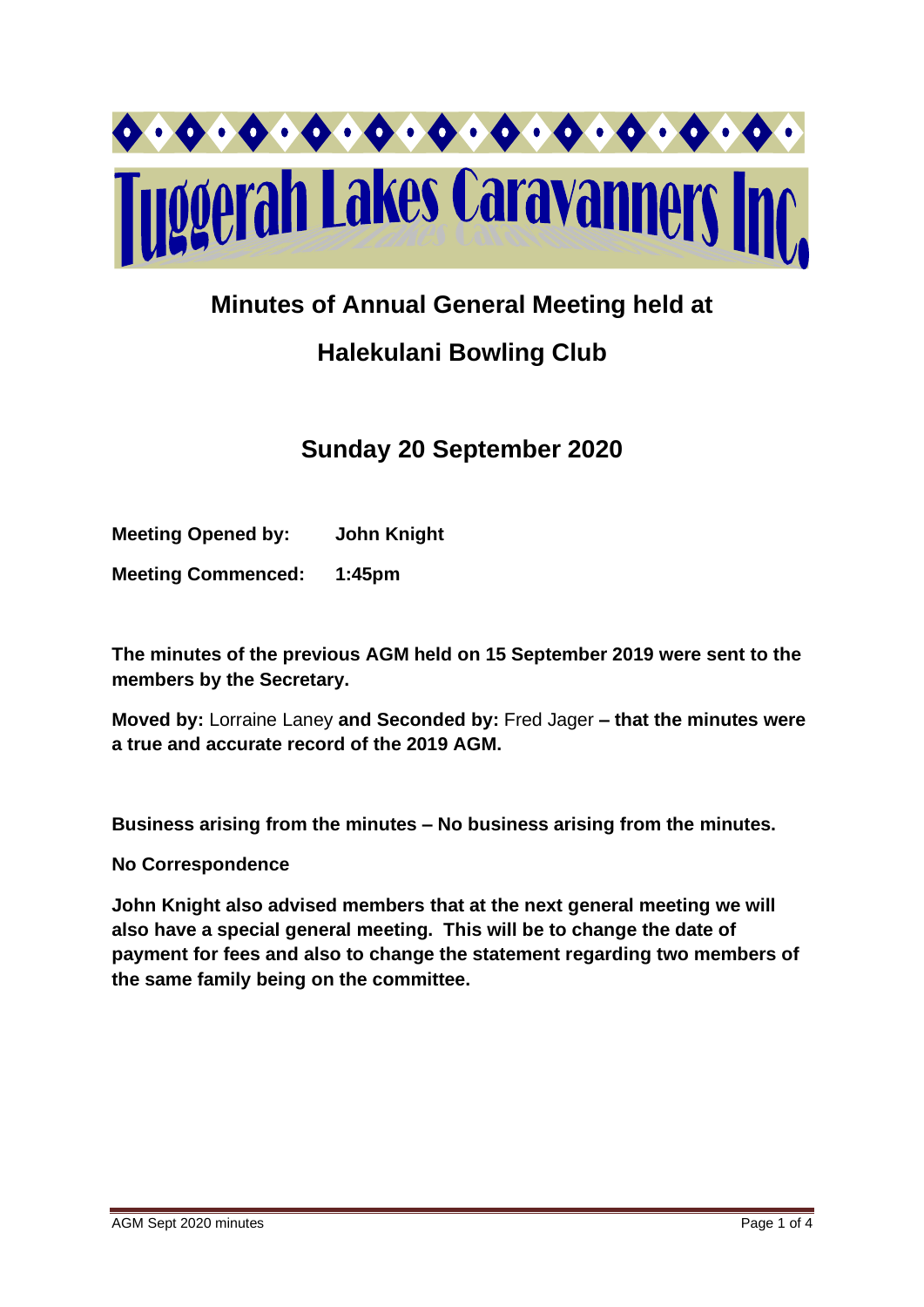#### **Presidents Report:**

Well, another year has come and gone. What an unusual year it has been

Again it has been my pleasure and privilege to have been president for the last year, leading and working with the committee to keep this club running successfully into the future.

Following on from last year, it has been completely different to last year. Not being able to do what we like, when we want to! (sound's a bit like when we were children not getting our own way).

Not many trips were able to be carried out by members, not like last year, but those who were able to get around NSW had a fabulous time.

The face book page has been a great hit and used by many members informing those not on their trips what a great time they were missing out on. (some people are just cruel)

Again a big thanks to Leonie for the time put in to make it work.

To all those members who have visited hospital for various reasons over the year, (shoulders, knees, hips, hearts etc) we trust that all visits were successful and that you are all in good health now.

On a sad note, on behalf of all members, we send our condolences to the partners and their families of those members who passed away over the last year and encourage them to partake in club activities with their friends.

Again I would like to acknowledge the work that has been carried out by the committee members over the year, what a great team! And thank you to all club members who enthusiastically join in on the variety of trips & the extra activities offered when we are away!

John Knight (President 2020)

**Treasurers Report:** The Treasurers Financial report was presented for approval to the AGM. The Treasurer moved the Balance Sheet and Annual Statements of receipts and expenditure and the club auditor's report be adopted – seconded by – Janis Treacy **Passed Please see attached.**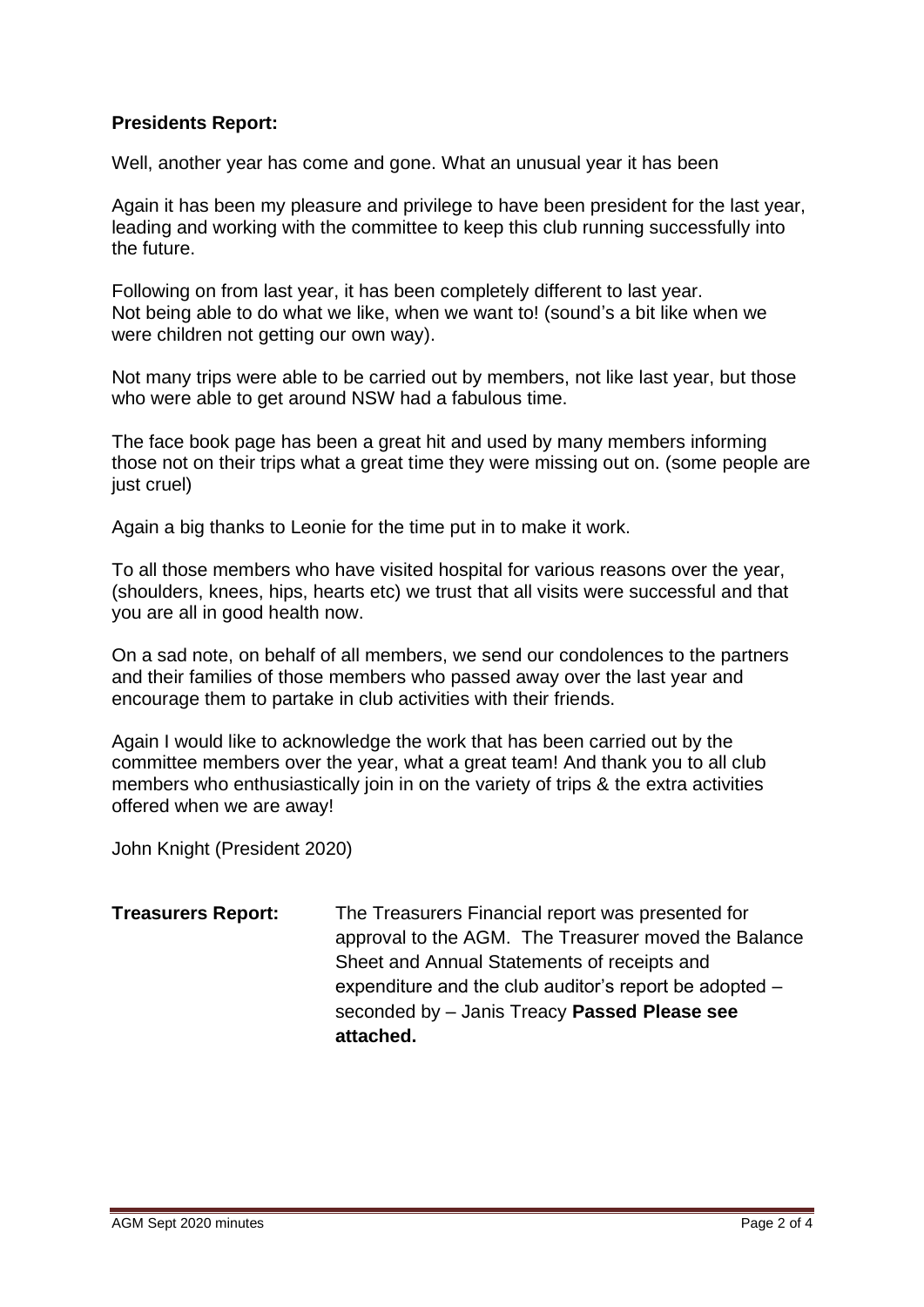| <b>Election of Officers:</b> | The President then declared all positions vacant.                                                                                                                                                                                               |          |  |
|------------------------------|-------------------------------------------------------------------------------------------------------------------------------------------------------------------------------------------------------------------------------------------------|----------|--|
|                              | Mr Knight then thanked the 2019/2020 outgoing<br>Committee of Management for all their hard work and<br>declared all positions vacant and proceeded to appoint<br>Coral Kane to chair the election of office bearers for the<br>2020/2021 year. |          |  |
| President:                   | John Knight                                                                                                                                                                                                                                     | Accepted |  |
| <b>Vice President:</b>       | Fay Evernden                                                                                                                                                                                                                                    | Accepted |  |
| Secretary:                   | Fay Thomas                                                                                                                                                                                                                                      | Accepted |  |
| Treasurer:                   | Lorraine Laney                                                                                                                                                                                                                                  | Accepted |  |
| Editor:                      | Leonie Collins                                                                                                                                                                                                                                  | Accepted |  |
| <b>Social Director:</b>      | <b>TBA</b>                                                                                                                                                                                                                                      |          |  |
| <b>Ass Social Director:</b>  | TBA                                                                                                                                                                                                                                             |          |  |
| <b>Welfare Officer:</b>      | Jan Ryan                                                                                                                                                                                                                                        | Accepted |  |
| Members Rep:                 | Norm Moore                                                                                                                                                                                                                                      | Accepted |  |
| NSW Delegate:                | Peter Davidison                                                                                                                                                                                                                                 | Accepted |  |

The President put a motion forward for the fees to stay the same which is \$20.00 per person and a one off payment of \$20.00 per van. This was moved by Sandra Lee-Sing and Seconded by Jan Ryan – **Carried**

**Meeting Closed at – 2:05 pm**

**Next AGM – 20 September 2021**

**Signed: Secretary: \_\_\_\_\_\_\_\_\_\_\_\_\_\_** 

**President: \_\_\_\_\_\_\_\_\_\_\_\_\_\_**

**Dated: 20 September 2021**